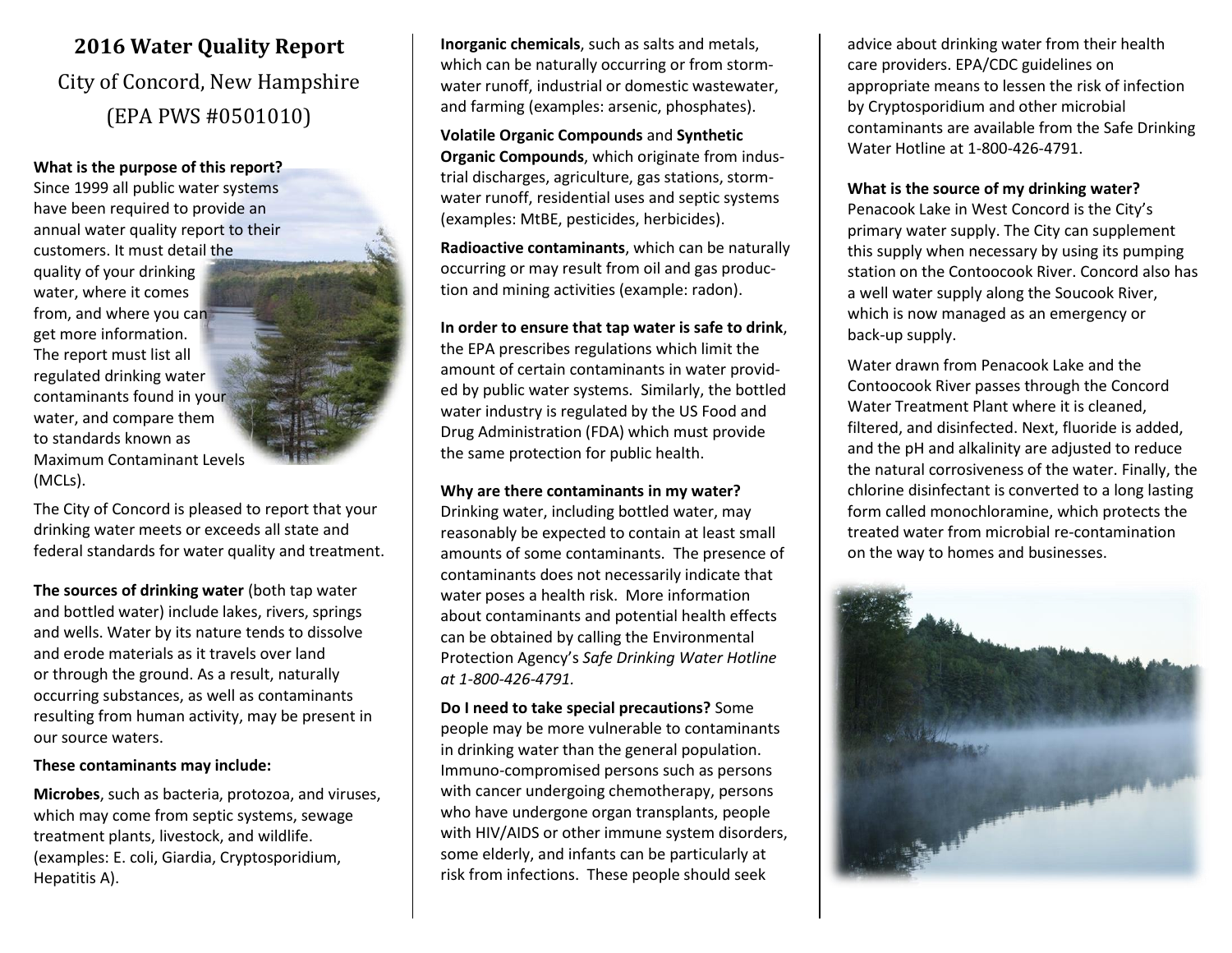## System Name: City of Concord, NH EPA ID: 0501010

## **Results of 2015 Water Quality Testing**

All tests were done during 2015 unless otherwise indicated.

### **Table 1. Hutchins Street Water Treatment Plant – Penacook Lake**

| <b>Substance</b><br>(Date Tested)        | Level<br><b>Measured</b>                                 |                                        | <b>MCL</b>                                                           | <b>MCLG</b>        | <b>Meets</b><br>Limits? | <b>Likely Source</b>                                                                                                         |  |
|------------------------------------------|----------------------------------------------------------|----------------------------------------|----------------------------------------------------------------------|--------------------|-------------------------|------------------------------------------------------------------------------------------------------------------------------|--|
| <b>Barium</b>                            | <b>Highest Measurement:</b>                              | $0.004$ mg/L                           | $2$ mg/L                                                             | $2$ mg/L           | <b>YES</b>              | Erosion of natural deposits.                                                                                                 |  |
| Chloramines                              | Average:<br>Range of Measurements:                       | $2.1 \text{ mg/L}$<br>$1.6 - 2.7$ mg/L | MRDL: 4 mg/L                                                         | MRDLG:<br>4 mg/L   | <b>YES</b>              | Water additive used to control microbes.                                                                                     |  |
| Copper<br>2014                           | 90th Percentile:<br># above the AL:                      | $0.037$ mg/L<br>0 sites                | AL: 1.3 mg/L                                                         | $1.3 \text{ mg/L}$ | <b>YES</b>              | Corrosion of household plumbing systems;<br>erosion of natural deposits; leaching of wood<br>preservatives.                  |  |
| Fluoride                                 | Average:<br>Range of Measurements:                       | $0.6$ mg/L<br>$0.5 - 0.7$ mg/L         | 4 mg/L                                                               | 4 mg/L             | <b>YES</b>              | Erosion of natural deposits; water additive which<br>promotes strong teeth; waste from fertilizer and<br>aluminum factories. |  |
| Lead<br>2014                             | 90th Percentile:<br># above the AL:                      | $1 \mu g/L$<br>0 sites                 | AL: 15 µg/L                                                          | $0 \mu g/L$        | <b>YES</b>              | Corrosion of household plumbing systems,<br>erosion of natural deposits.                                                     |  |
| Total<br>Organic Carbon<br>(TOC)         | Average % Removal:<br>Range of % Removal:                | 38%<br>33% - 43%                       | TT: minimum removal is<br>26%, or must meet alternate<br>criteria.   | n/a                | <b>YES</b>              | Naturally present in surface waters.                                                                                         |  |
| <b>Total Haloacetic</b><br>Acids (HAA5s) | <b>Highest Annual Average:</b><br>Range of Measurements: | $22 \mu g/L$<br>$14 - 25 \mu g/L$      | Annual Average<br>60 µg/L.                                           | n/a                | <b>YES</b>              | By-product of drinking water disinfection with<br>chlorine.                                                                  |  |
| Total<br>Trihalomethanes<br>(TTHMs)      | <b>Highest Annual Average:</b><br>Range of Measurements: | 38 µg/L<br>$22 - 42$ µg/L              | Annual Average<br>80 µg/L.                                           | n/a                | <b>YES</b>              | By-product of drinking water disinfection with<br>chlorine.                                                                  |  |
| Turbidity                                | <b>Highest Measurement:</b><br>Lowest Monthly % OK:      | 0.23 NTU<br>100%                       | TT: maximum of 1 NTU<br>and at least<br>95% of tests $\leq$ 0.3 NTU. | n/a                | <b>YES</b>              | Soil runoff.                                                                                                                 |  |
| Di(2-Ethylhexyl)<br>phthalate            | Average:<br>Range of Measurements:                       | 1.6 $\mu$ g/L<br>$< 1 - 3.1$ µg/L      | $6 \mu g/L$                                                          | $0 \mu g/L$        | <b>YES</b>              | Discharge from rubber and chemical factories.                                                                                |  |

What is Turbidity? Why do we measure it? It is a measure of the cloudiness of the water. Surface water systems monitor it because it is a good indicator of water quality and thus helps measure the effectiveness of the treatment process.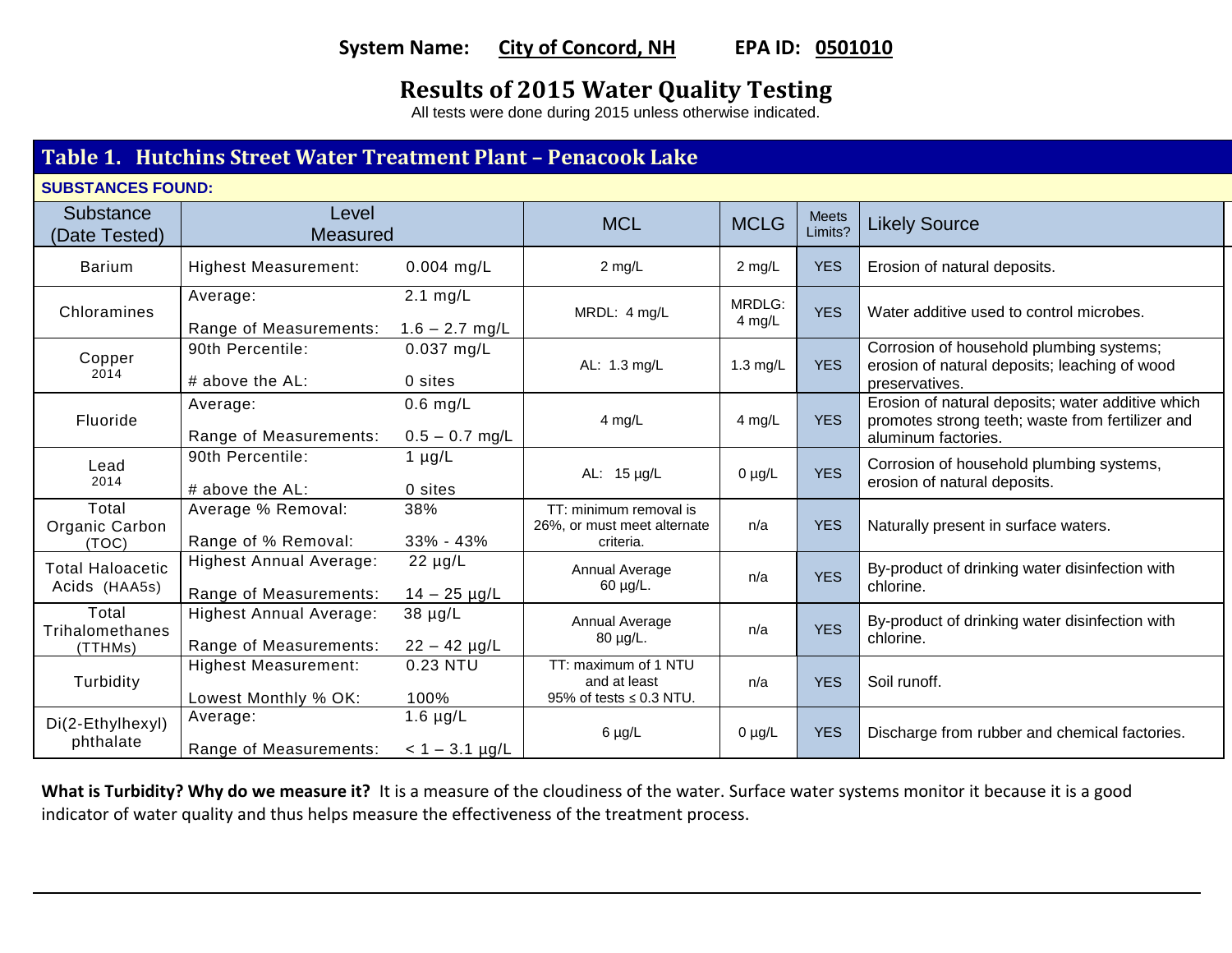| Table 2. Sanders Station Wells - emergency use only |                    |                                      |               |               |                         |                                                                                                 |
|-----------------------------------------------------|--------------------|--------------------------------------|---------------|---------------|-------------------------|-------------------------------------------------------------------------------------------------|
| <b>SUBSTANCES FOUND:</b>                            |                    |                                      |               |               |                         |                                                                                                 |
| Substance<br>(Date Tested)                          |                    | Level<br><b>Measured</b>             | <b>MCL</b>    | <b>MCLG</b>   | <b>Meets</b><br>Limits? | <b>Likely Source</b>                                                                            |
| <b>Barium</b><br>(2014, 2015)                       | Average:<br>Range: | $0.004$ mg/L<br>$0.002 - 0.005$ mg/L | $2$ mg/L      | $2$ mg/L      | <b>YES</b>              | Erosion of natural deposits; discharge of drilling<br>wastes; discharge from metal refineries.  |
| Chromium<br>(2014, 2015)                            | Average:<br>Range: | 1 µg/L<br>$< 1 - 2$ µg/L             | $100 \mu g/L$ | 100 $\mu$ g/L | <b>YES</b>              | Erosion of natural deposits; discharge from steel<br>and pulp mills.                            |
| Nitrate<br>(as Nitrogen)                            | Average:<br>Range: | $0.2$ mg/L<br>$< 0.5 - 0.7$ mg/L     | 10 $mg/L$     | 10 mg/L       | <b>YES</b>              | Runoff from fertilizer use; leaching from septic<br>tanks, sewage; erosion of natural deposits. |

| 2013 Unregulated Contaminant Monitoring Rule |                                                                      |  |  |  |
|----------------------------------------------|----------------------------------------------------------------------|--|--|--|
| Substance                                    | <b>Level Measured</b>                                                |  |  |  |
| Chlorate<br>(2013)                           | Average: $295.3 \mu g/L$<br>Range of Measurements: 78.0 - 614.6 µg/L |  |  |  |
| Strontium<br>(2013)                          | Average: $35.7 \mu g/L$<br>Range of Measurements: 32.4 - 38.6 µg/L   |  |  |  |

#### **What is the Unregulated Contaminant Monitoring Rule ?**

The EPA is required to monitor for new substances that have the potential to become problems in drinking water. The agency compiles a list of such substances that warrant further investigation. Under the UCMR, public water systems nationwide test for these every three years. From the results EPA determines if additional drinking water regulations are needed. During the 2013 round of the UCMR, Concord found the two substances shown here. The EPA will announce whether these substances will need to be addressed in some way. The fourth round of the UCMR will begin in 2018.

#### **Additional Testing done in 2015**

Water customers frequently need to know about particular characteristics of their tap water. For example, if you have purchased a new dish washer you might need to know if your water is hard or soft (it's very soft, by the way). The table below contains information on the so called "secondary" characteristics of Concord's drinking water.

| Substance                                    | <b>Average Level Measured</b>             |  |  |
|----------------------------------------------|-------------------------------------------|--|--|
| Sulfate                                      | $7 \text{ mg/L}$                          |  |  |
| Chloride                                     | $27 \text{ mg/L}$                         |  |  |
| Sodium                                       | $25 \text{ mg/L}$                         |  |  |
| Iron                                         | $< 0.05$ mg/L                             |  |  |
| Manganese                                    | $0.014$ mg/L                              |  |  |
| <b>Hardness</b>                              | 14 mg/L (as calcium carbonate) Very Soft! |  |  |
| Calcium                                      | $4$ mg/L                                  |  |  |
| рH                                           | 9.3 units                                 |  |  |
| 25 mg/L (as calcium carbonate)<br>Alkalinity |                                           |  |  |

#### **We want you to know this about Lead:**

If present, elevated levels of lead can cause serious health problems, especially for pregnant women and young children. Lead in drinking water is primarily from materials and components associated with service lines and home plumbing. The Concord Water System is responsible for high quality drinking water, but cannot control the variety of materials used in your plumbing components. When your water has been sitting for several hours, you can minimize the potential for lead exposure by flushing cold water from your tap for at least 30 seconds before using the water for drinking or cooking. Do not use hot water for drinking and cooking. If you are concerned about lead in your water, you may wish to have your water tested. Information on lead in drinking water, testing methods, and steps you can take to minimize exposure is available from the Safe Drinking Water Hotline or at <http://water.epa.gov/drink/info/lead/index.cfm>